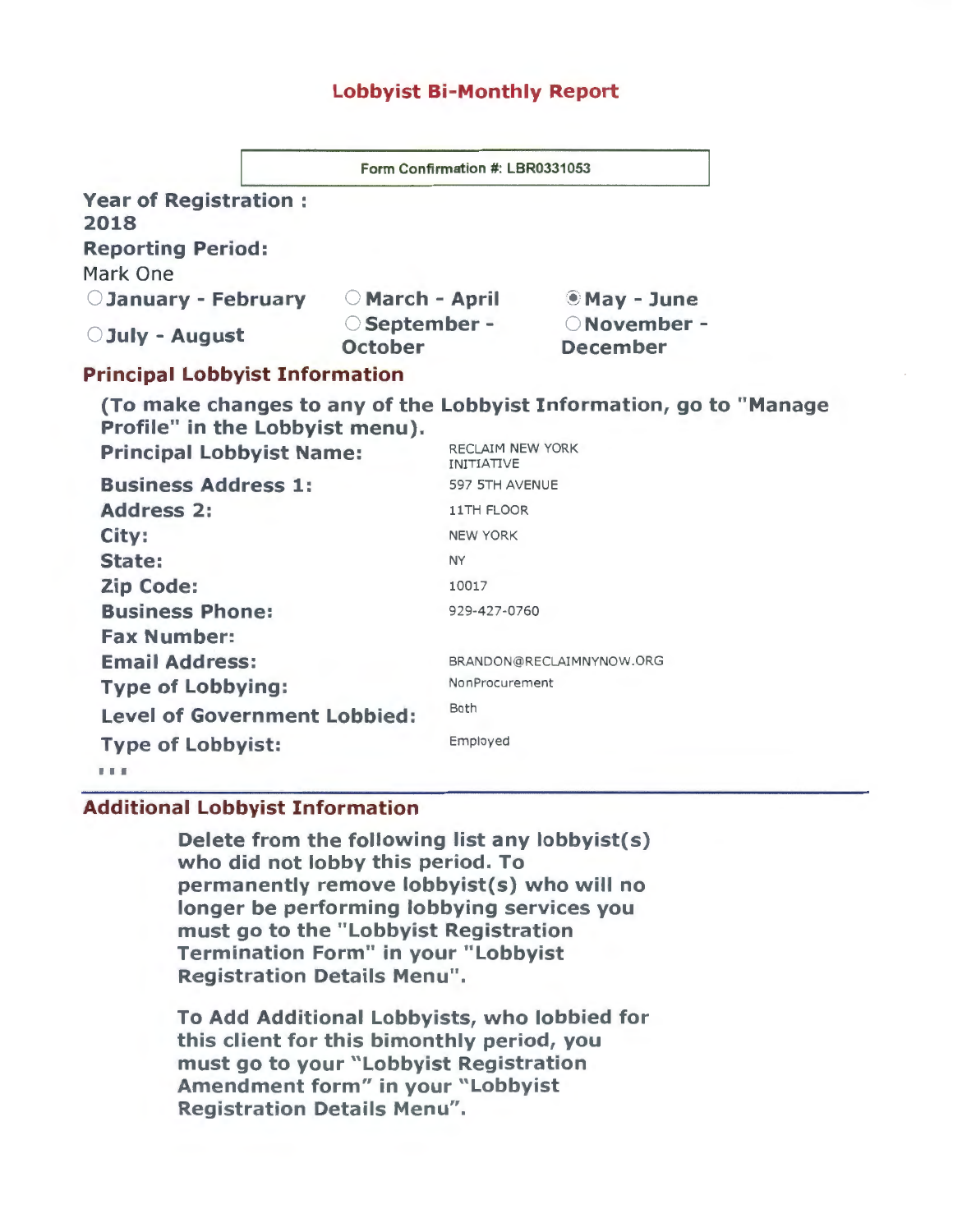# **First Name Last Name**

 $\odot$ 

| MIKE            | <b>ARMSTRONG</b> |
|-----------------|------------------|
| <b>JOHN</b>     | <b>BYRNE</b>     |
| <b>DOMENICK</b> | COCCHIARA        |
| <b>BRANDON</b>  | MUIR             |
| <b>GEORGE</b>   | PHILLIPS         |
| MICHAEL         | WATT             |

# **Client Information**

| <b>Client Business Name:</b>                    | RECLAIM NEW YORK INITIATIVE |
|-------------------------------------------------|-----------------------------|
| <b>Business Address 1:</b>                      | 597 5TH AVENUE              |
| <b>Address 2:</b>                               | 7TH FLOOR                   |
| City:                                           | <b>NEW YORK</b>             |
| State:                                          | NY.                         |
| <b>Zip Code:</b>                                | 10017                       |
| <b>Country:</b>                                 | <b>US</b>                   |
| <b>Business Phone:</b>                          | 929-427-0760                |
| <b>Fax Number:</b>                              |                             |
| <b>Chief Administrative Officer BRANDON</b>     |                             |
| <b>First Name:</b>                              |                             |
| Chief Administrative Officer MUIR               |                             |
| <b>Last Name:</b>                               |                             |
| Chief Administrative Officer EXECUTIVE DIRECTOR |                             |
| Title:                                          |                             |

# **Third Party Information**

**Name: Business Address 1: Address 2: City: State: Zip Code: Country: Business Phone:** 

# **Summary of Compensation and Reimbursed Expenses for this period**

| Compensation<br><b>(Current Period</b><br>Only) | <b>Reimbursed</b><br><b>Expenses</b><br><b>(Current Period</b><br>Only) |
|-------------------------------------------------|-------------------------------------------------------------------------|
| 8881                                            |                                                                         |

**Other Lobbying Expenses (Current Period Only)**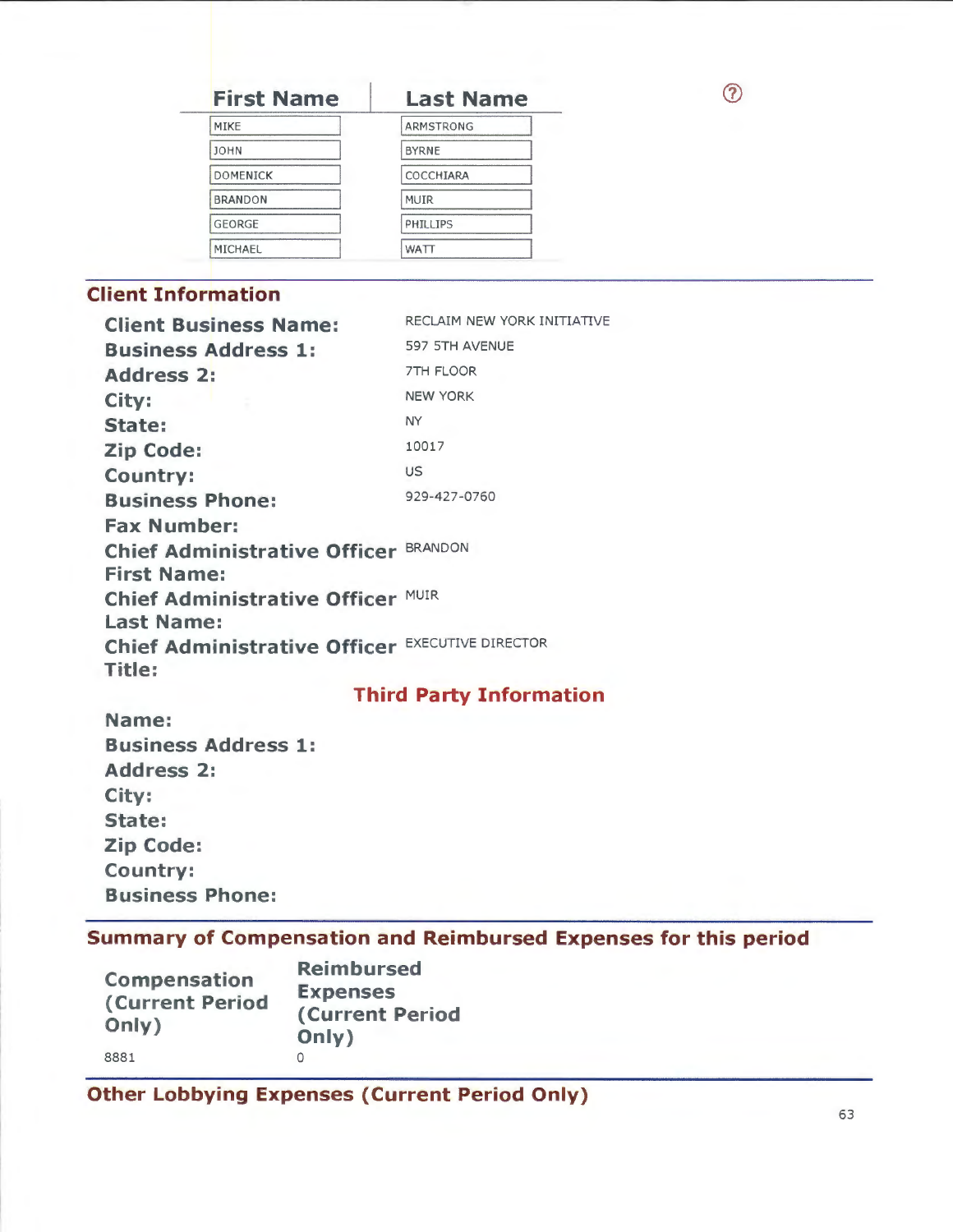**A.Report in the aggregate all expenses less than or equal to \$75**  š.

**B.Report in the aggregate all expenses for salaries of non-lobbying employees:** 

2748

**C.Itemize all expenses exceeding \$75** :®

---- ---------------- ----- -------- -- ---------------

**I have no itemized expenses to report for this period.** 

C **Check box to agree with previous statement or enter expenses below** 

| <b>PaidTo</b>           | <b>Date</b> | <b>Purpose</b>    |              |                | <b>Ad? SocialEvent? Amount</b> |
|-------------------------|-------------|-------------------|--------------|----------------|--------------------------------|
| <b>BUFFALO NEWS</b>     | 06/11/2018  | NEWSPAPER AD      | iИ           |                | 4000                           |
| <b>EMPIRE SOLUTIONS</b> | 06/30/2018  | CONSULTING        |              |                | 335                            |
| <b>EMPIRE SOLUTIONS</b> | 05/31/2018  | <b>CONSULTING</b> |              |                | 279                            |
| <b>FACEBOOK</b>         | 05/02/2018  | DIGITAL AD        | M            |                | 489                            |
| <b>FACEBOOK</b>         | 05/04/2018  | DIGITAL AD        | M            | $\mathfrak{t}$ | 300                            |
| <b>FACEBOOK</b>         | 05/08/2018  | DIGITAL AD        |              |                | 322                            |
| <b>FACEBOOK</b>         | 05/08/2018  | DIGITAL AD        | $\checkmark$ |                | 240                            |
| <b>FACEBOOK</b>         | 05/08/2018  | DIGITAL AD        |              |                | 240                            |
| <b>FACEBOOK</b>         | 05/17/2018  | <b>DIGITAL AD</b> |              | П              | 1000                           |
| <b>FACEBOOK</b>         | 05/22/2018  | DIGITAL AD        | ☑            | ka             | 237                            |
| <b>GOOGLE</b>           | 06/06/2018  | DIGITAL AD        | M            |                | 1393                           |
| <b>SALEM MEDIA</b>      | 05/21/2018  | RADIO AD          | M            |                | 1014                           |
|                         |             |                   |              |                |                                |

**Top** 

## **D. Total expenses for current period** : \$ **12660**

# **Subject**

**Subjects on which you lobbied:**